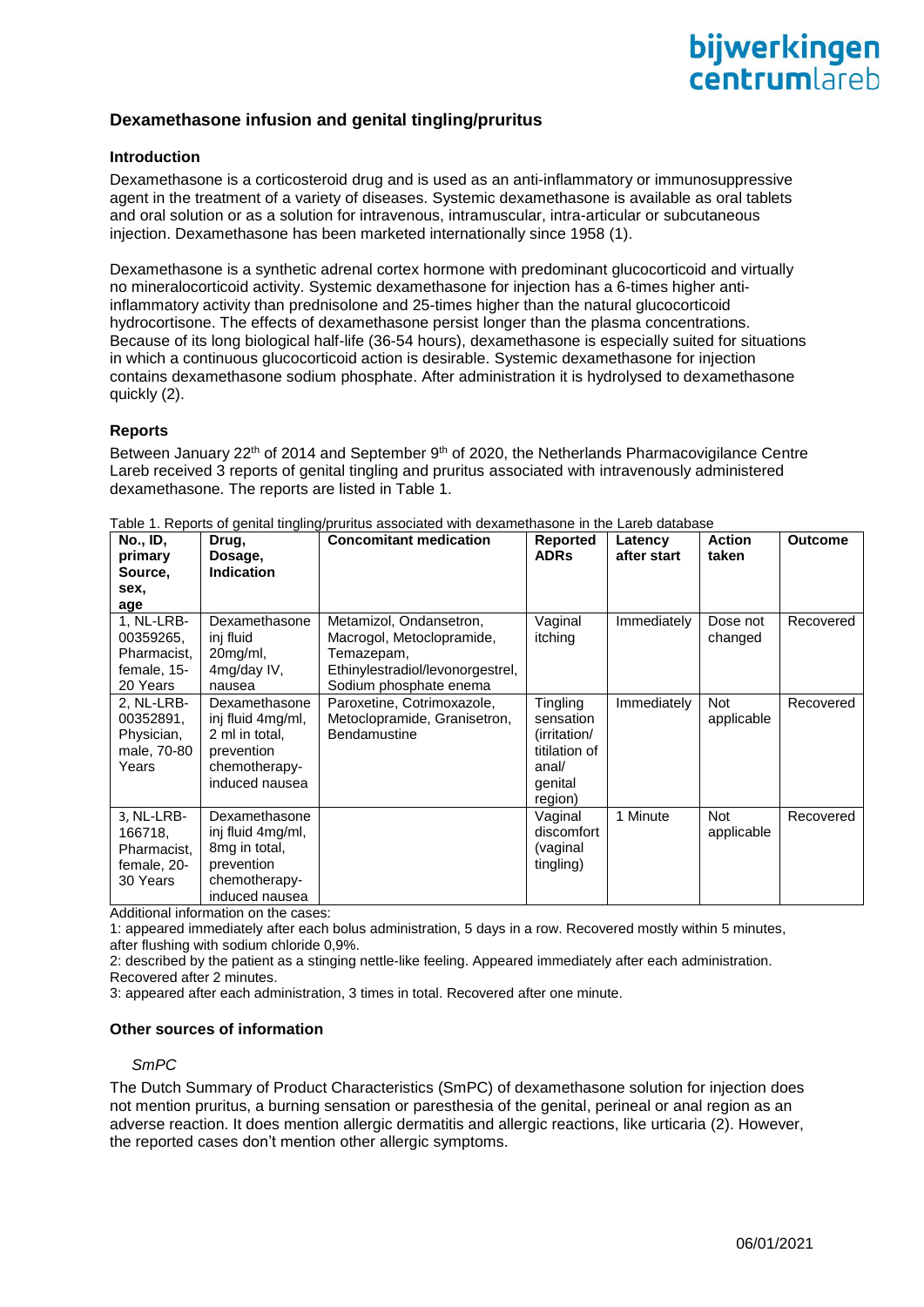The US SmPC of dexamethasone sodium phosphate mentions as adverse reaction: "Burning or tingling, especially in the perineal area (after IV injection)"[\(3\)](#page-2-2).

#### *Literature*

Perineal and genital irritation as a possible adverse event of dexamethasone has been described since the late eighties [\(4\)](#page-2-3). Taleb et al performed a randomized, double blind, placebo-controlled study to investigate the antiemetic effect of high doses corticosteroids in patients treated by chemotherapy. They found that 32% of the female patients receiving a high-dose dexamethasone experienced vulvar pruritus and none of the patients in the placebo group. Also, this adverse event occurred with each subsequent administration of dexamethasone. Notable, this genital reaction appeared almost exclusively in females. Only one out of 59 male patients receiving dexamethasone (and none after receiving placebo) experienced anal irritation which persisted after switching to placebo [\(4\)](#page-2-3). In subsequent years, more reports describe the same adverse event appearing after intravenous administration of dexamethasone. The symptoms were described as itching, burning, tingling, irritation or pain in the genital or perineal area. It appears immediately during or shortly after intravenous administration of dexamethasone [\(5-8\)](#page-2-4). The symptoms resolve within several minutes [\(6-8\)](#page-2-5). More females than males were affected [\(6,](#page-2-5) [8\)](#page-2-6).

#### *Databases*

On September 10<sup>th</sup>, the Eudravigilance database of the European Medicines Agency contained 11 reports of 12 symptoms in the genital or perineal area associated with intravenously administered dexamethasone. Table 2 shows the number of the reported cases for the specific MedDRA terms. Table 2 also shows the number of the reported cases in the WHO database of the Uppsala Monitoring Centre.

Because the ATC code for systemic dexamethasone (H02AB02) includes dexamethasone for both oral and parenteral administration routes, Table 2 contains an extra column for the number of reports in which intravenous administration route is specified.

|                | Drug, ATC*                | , and partning conceatory percouncile pent and ackentonacento (0, 10)<br><b>MedDRA Preferred Term</b> | $N(N$ females <sup>#</sup> ) | N specified IV* |
|----------------|---------------------------|-------------------------------------------------------------------------------------------------------|------------------------------|-----------------|
| Lareb          | Dexamethasone,<br>H02AB02 | Vulvovaginal pruritus                                                                                 | 1                            | 1               |
|                |                           | Paraesthesia <sup>\$</sup>                                                                            | 1                            | 1               |
|                |                           | Vulvovaginal discomfort                                                                               | 1                            | 1               |
| Eudravigilance | Dexamethasone,<br>H02AB02 | Genital burning sensation                                                                             | 3(2)                         | 3               |
|                |                           | Anorectal discomfort                                                                                  | 3(1)                         | 1               |
|                |                           | Genital discomfort                                                                                    | 2(2)                         | $\overline{2}$  |
|                |                           | Vulvovaginal pruritus                                                                                 | 2(2)                         | $\mathfrak{p}$  |
|                |                           | Vulvovaginal burning sensation                                                                        | 2(2)                         | 1               |
|                |                           | Pruritus genital                                                                                      | 2(2)                         | 1               |
|                |                           | Vulvovaginal pain                                                                                     | 1(1)                         | 1               |
|                |                           | Genital pain                                                                                          | 1(1)                         | 1               |
| <b>WHO</b>     | Dexamethasone,<br>H02AB02 | Pruritus genital                                                                                      | 130 (110)                    | 34              |
|                |                           | Perineal pain                                                                                         | 94 (86)                      | 25              |
|                |                           | Anal pruritus                                                                                         | 88 (53)                      | 55              |
|                |                           | Vulvovaginal pruritus                                                                                 | 89 (82)                      | 20              |
|                |                           | Anorectal discomfort                                                                                  | 64 (43)                      | 31              |
|                |                           | Proctalgia                                                                                            | 46 (26)                      | 9               |
|                |                           | Vulvovaginal discomfort                                                                               | 24 (23)                      | 7               |
|                |                           | Vulvovaginal burning sensation                                                                        | 12(11)                       | 4               |
|                |                           | Genital burning sensation                                                                             | 11(8)                        | 9               |
|                |                           | Vulvovaginal pain                                                                                     | 8(8)                         | 6               |
|                |                           | Genital pain                                                                                          | 4(2)                         | 3               |
|                |                           | Genital paraesthesia                                                                                  | 3(3)                         |                 |
|                |                           | Genital discomfort                                                                                    | 2(2)                         | $\overline{2}$  |
|                |                           | Anal paresthesia                                                                                      | 1(1)                         | 1               |

Table 2: Reports in Lareb, Eudravigilance (EV) and WHO VigiBase® databases regarding genital/anal pruritus/burning sensation/paresthesia/pain and dexamethasone [\(9,](#page-2-7) [10\)](#page-2-8)

# in the other casus the patient sex was reported as male or unknown